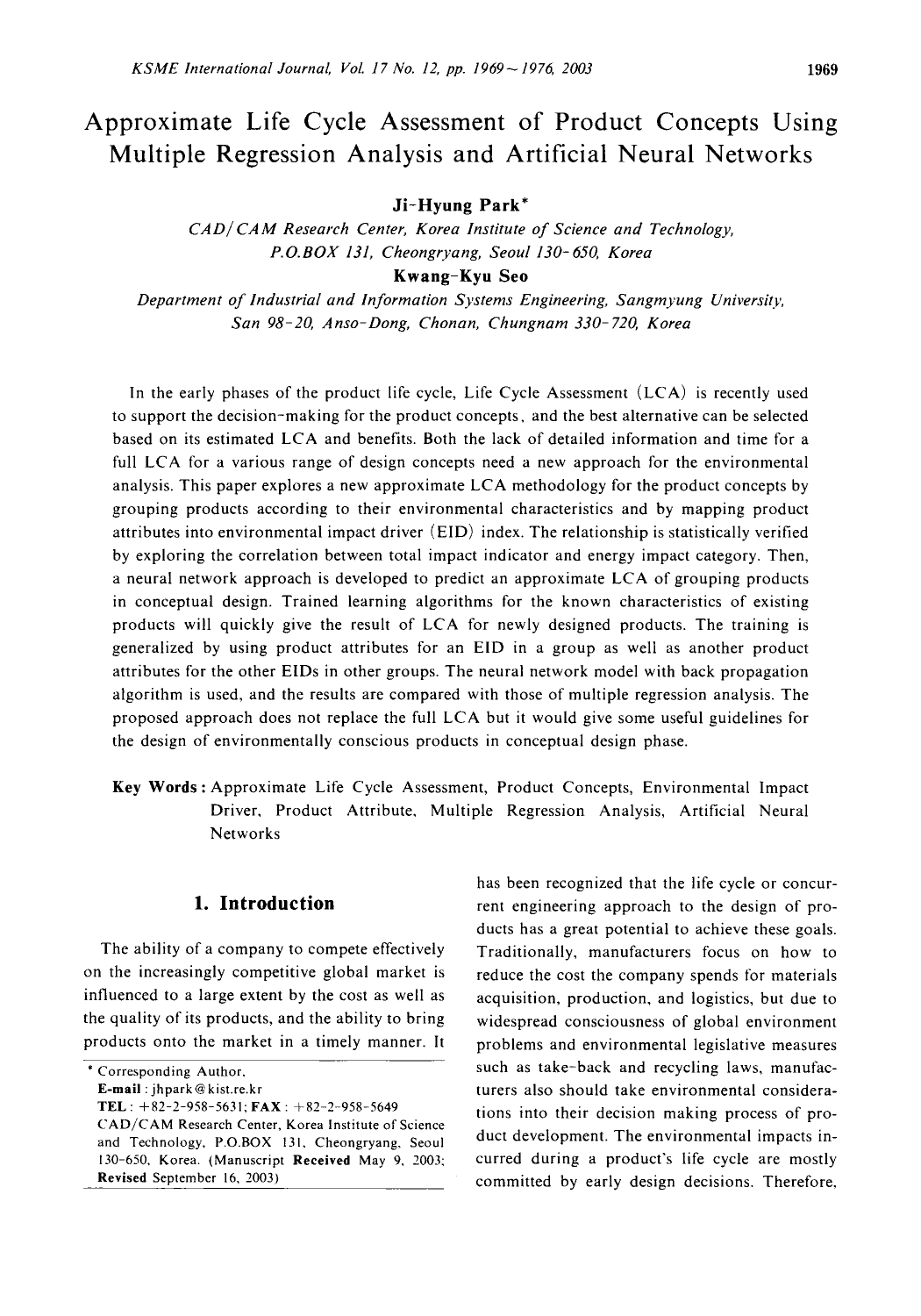designers are in a position to substantially reduce the environmental impacts of products. The research on design methodology for minimizing the environmental impacts of a product also becomes more important and valuable.

Life Cycle Assessment (LCA) is now the most sophisticated tools to consider and quantify the consumption of resources and the environmental impacts associated with a product or process. By considering the entire life cycle and the associated environmental burdens, LCA *identifies oppor*tunities to improve environmental performance. Conceptually, a detailed LCA is an extremely useful method, but it may be rather costly, time consuming and sometimes difficult to communicate with non-environmental experts. Further, the use of LCA poses some barriers at the conceptual stage of product development, where ideas are diverse and numerous, details are very scarce, and the environmental data for the assessment is short. This is unfortunate because the early phases of the design process are widely believed to be the most influential in defining the LCA of products. Therefore. a new methodology for estimating the environmental impacts of products is required in early design phase.

This paper explores the study to develop an approximate LCA for products in early conceptual design phase by classifying products into groups according to their environmental and product characteristics. The new approach for the assessment of environmental impacts is proposed by using artificial neural networks (ANNs) and statistical analysis. The statistical analysis is used to check the correlation between product attributes and environmental impact drivers (EIDs) derived from environmental impact categories (Goedkoop et al., 1999). An ANN is trained on product attributes typically known in the conceptual phase and the LCA data from pre-existing detailed LCA studies. Multiple regression analysis is performed by using product attributes as independent variables and the LCA data as dependent variables.

The paper is organized as follows: In section 2, the proposed methodology is overviewed. The grouping approach is described in section 3. Different grouping criteria and clustering approaches are discussed. In section 4, the EIDs and product attributes are defined and identified. The test of an approximate LCA of products in groups by using ANNs is then presented. The approximate LCA of group elements are predicted by using a multiple regression model and an ANN model in section 5. The training is generalized by using another product attributes for the other EIDs including product attributes defined for a specific EID. Finally, some conclusions and future works are described in section 6.

#### **2. Overview of the Methodology**

In this paper, the possibility of an approximate LCA is investigated by classifying products into groups according to their environmental and product characteristics. This method provides useful LCA results of products in terms of product attributes related with environmental characteristics and corresponding to a detailed LCA. The EIDs are introduced to represent the environmental characteristics of classified products in



Fig. 1 Procedure of an approximate LCA of products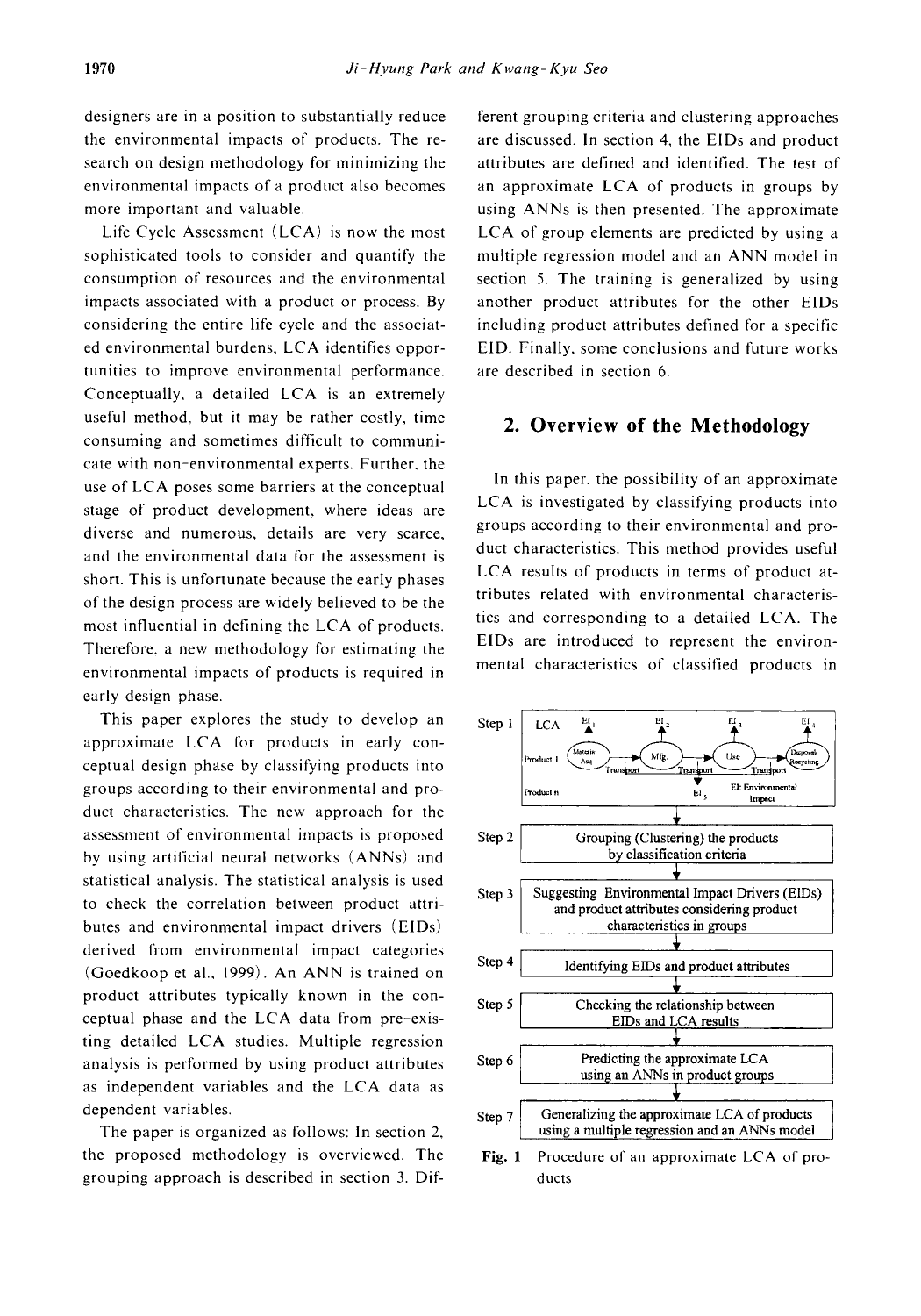groups and are identified through analyzing the correlation between EIDs and product attributes. This method aims to investigate whether a reasonable grouping approach of products can be found under consideration of product characteristics and the suggested method can be used for an approximate LCA of products. The detailed procedure of an approximate LCA of products is shown in Fig. 1.

# **3. The Grouping Approaches**

Various methods were attempted to group the products according to their environmental and product characteristics (Hartmut and Virginia, 2000; Park et al., 2001; Sousa et al., 2000). Different products were used to group by their environmental and product characteristics. A total of 150 products including various types of electronic appliances, vehicles and other goods were collected and evaluated. The methods are briefly described as follows:

The first grouping attempt was done by ranking the impact indicators of the life cycle phases. Using the actual LCA results from pre-existing LCA studies, three major clusters were recognized.

1) Group 1: The impact indicator of material phase provides the dominant indicator.

2) Group 2: The impact indicator of usage phase represents more than  $50\%$  of the total impact.

3) Group 3 : The material and usage phase are equally weighted.

The second clustering attempt was made by grouping the products according to the top impact indicator classes. All the products were grouped into 5 groups that are the greenhouse effect, acidification, winter/summer smog, eutrophication and ozone depletion categories.

The third clustering attempt (Sousa et al., 2000) provided a basis tor a product classification according to functional properties. Group criteria used for this classification focused on a product's use phase, and product attributes that are a potential cause for dominant environmental impacts. The product groups by product categories of potential classification are shown as below.

1) Group 1: In use energy conversion  $-$  Product does or does not transform energy when in use.

2) Group 2 : In use mobility  $-$  Product is or is not mobile or transported when in use.

3) Group  $3$ : Durability -- Product is durable or consumable.

4) Group 4 : Service system  $-$  Product is or is not designed as a service.

The fourth clustering attempt was performed by applying hierarchical grouping analysis which uses multiple variables that are characteristics of associations between these variables. The variables are product attributes which are related to environmental categories. The grouping results in 2 major groups.

l) Group 1 : The environmental impact at the usage phase is intensive.

2) Group 2 : The impact in the material phase is intensive.

# **4. Development of an Approximate LCA Method for Product Groups**

In this section, the reasonable EIDs and the meaningful product attributes are introduced and identified in product groups. The EIDs stand for environmental impact categories and the product attributes are meaningful to designers during conceptual design. The approximate LCA of group members is performed by using a neural training with product attributes as inputs and impact categories as outputs.

## **4.1 Environmental impact drivers (EIDs) and product attributes**

In order to estimate the environmental impact of products for the entire life cycle, environmental impact drivers (EIDs) are introduced in this section. EIDs represent the key environmental characteristics that determine the environmental impact of products and must have a good correlation with the total environmental impact of the products. EIDs eventually mean the environmental impact categories such as greenhouse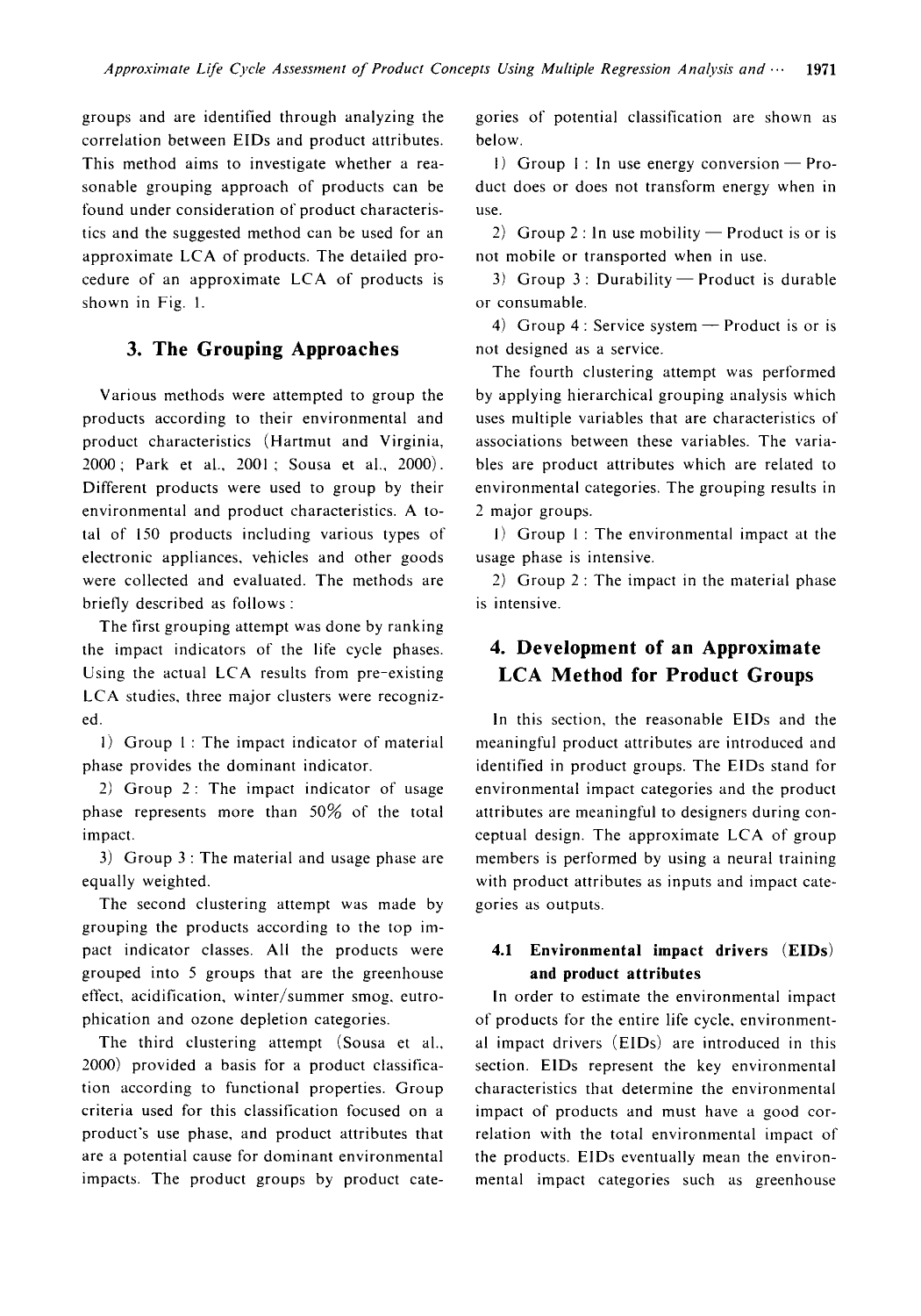effect, acidification, winter/summer smog, eutrophication, ozone depletion, solid material and energy, which were identified by the test of confidence interval or hypothesis between the full and abbreviated LCI data (Sousa et al., 2000). The entire structure of predicting the result of *LCA* using an ANN is shown in Figure 2 and it gives the process for testing the validity of the abbreviated *LCI.* These EIDs are to be identified for each product group, and then be used as the basis for an approximate LCA of all group members.

Frist, in order to estimate the environmental impact, the suitable EIDs are introduced and identified in product groups. If the first clustering method in section 3 were used as the basis, the three groups would be the beginning. For example, EIDs for group 1 would have to be material based, and for group 2 energy based. In this section, energy that is the one of environmental impact categories is shown as an example to identify the EIDs and product attributes. For group 2, a suitable EID was energy, noted EID<sub>energy</sub>. The  $EID_{energy}$  is a function of product attributes in this group as follows.

$$
EID_{energy} = f(x_1, x_2, x_3, x_4, x_5) \tag{1}
$$

where  $x_1$  is lifetime,  $x_2$  is use time,  $x_3$  is mode of operation,  $x_4$  is in use energy source, and  $x_5$  is in use power consumption.

The product attributes need to be both logically and statistically linked to EIDenergy and also be readily available during the conceptual design

Detailed mode ks.npo



Fig. 2 The structure of training the ANN model and process for testing the validity of the abbreviated *LCI* 

phase of products. Design checklists and design improvement strategies (Brezet and Hemel, 1997 ; Clark and Charter, 1999) provided a starting point for product attributes and other research works were also reviewed. After candidate product attributes are selected, they were grouped for organizational purposes and reviewed for conceptual linkages to the  $EID_{\text{energy}}$ . The product attributes are chosen, by potentially identifying strong relationships between candidate product attributes and the EID<sub>energy</sub>. Conceptual relationships between attributes and EIDenergy are induced by the quality function deployment (QFD) (ReVelle and Moran, 1998). The multiple regression analysis and correlation tests considering candidate attributes and E1Denergy were then performed. The results of these analyses were shown in Table I and 2.

The analysis results in table 1 show that the selected product attributes are strongly correlated with the ElDenergy as expected. Energy source and power consumption were most strongly correlated with the EID<sub>energy</sub> and others were strongly correlated.

| <b>Table 1</b> The correlation coefficients and tests be-               |  |  |
|-------------------------------------------------------------------------|--|--|
| tween EID <sub>energy</sub> vs. $x_1$ , $x_2$ , $x_3$ , $x_4$ and $x_5$ |  |  |

|                 | The parameters The coefficient of correlation |
|-----------------|-----------------------------------------------|
| $\mathcal{X}_1$ | 0.43                                          |
| $\chi_2$        | $-0.24$                                       |
| $\chi_3$        | $-0.27$                                       |
| $\chi_4$        | 0.83                                          |
| $\chi_{5}$      | 0.99                                          |

| <b>Table 2</b> The results of multiple regression analysis |
|------------------------------------------------------------|
| between 5 parameters and $EID_{\text{energy}}$             |

| Statistics of regression analysis |                      |                    |                       |      |  |  |  |
|-----------------------------------|----------------------|--------------------|-----------------------|------|--|--|--|
|                                   | multiple coefficient |                    | 0.99                  |      |  |  |  |
|                                   |                      | R-squared          |                       | 0.99 |  |  |  |
|                                   |                      | adjusted R-squared |                       | 0.99 |  |  |  |
|                                   | Obs                  |                    |                       | 30   |  |  |  |
|                                   |                      |                    |                       |      |  |  |  |
|                                   |                      | ANOVA Table        |                       |      |  |  |  |
| Source DF                         |                      | Sum of Squares     | Mean Squares F value  |      |  |  |  |
| Model                             | 5.                   | $3.19651E + 12$    | 6.39302E + 11 1234.31 |      |  |  |  |
| Error                             | 24                   | 12430667565        | 517944481.9           |      |  |  |  |
| Total                             | 29                   | $3.20894E + 12$    |                       |      |  |  |  |
|                                   |                      |                    |                       |      |  |  |  |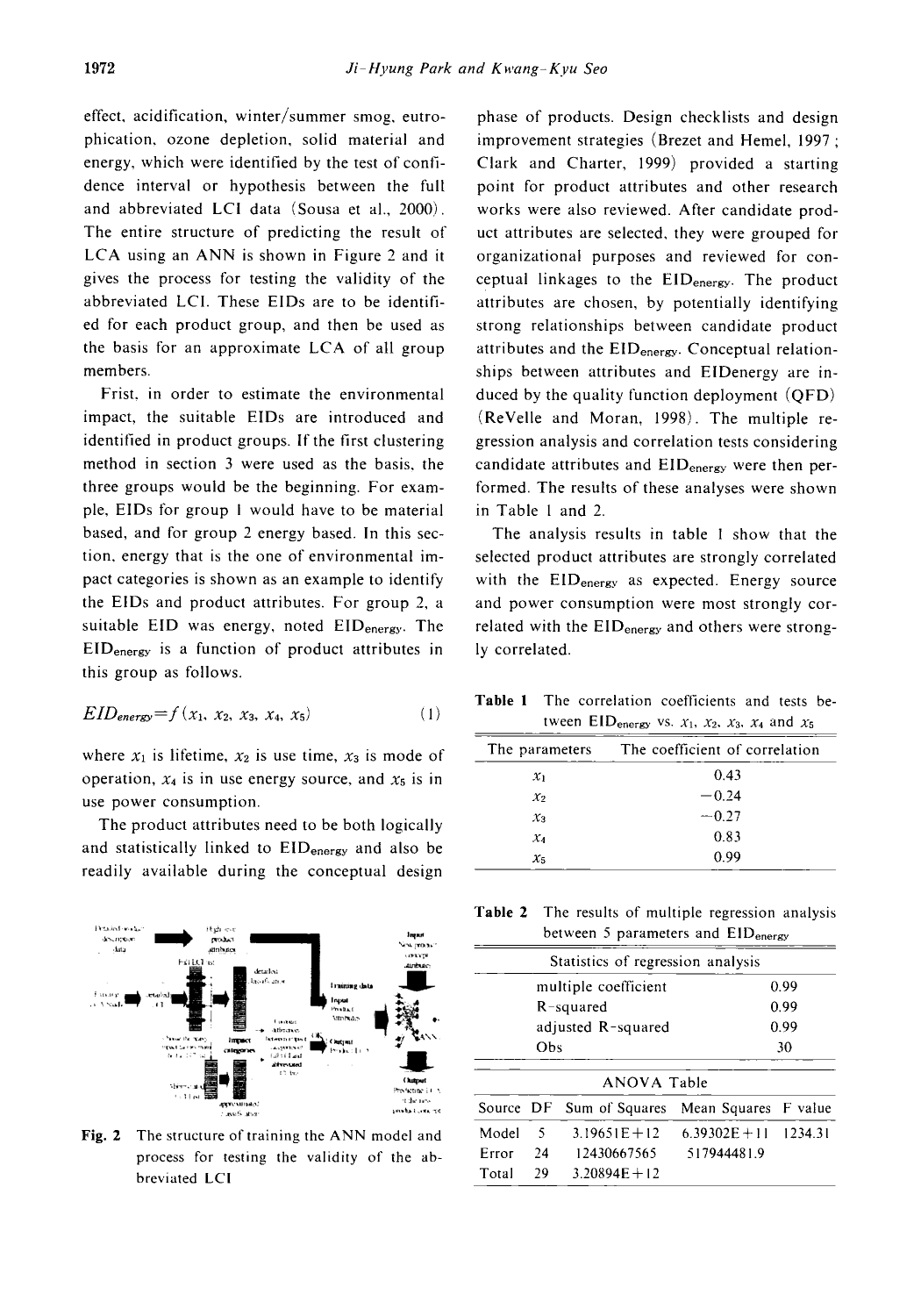In table 2, the multiple regression analysis shows a very good correlation of  $R^2=0.99$  for all products in group 2. In addition, the linear regression equation provided a model that accounted for 95% of the variability in the estimation for LCA of products. The F value (1234.31) of this multiple regression model is larger than that of F (5, 24,  $\alpha$ =0.05) by analysis of the variance. Given the value of **the** F test statistics, it can be concluded that the coefficients of the model are not equal to zero and the coefficients of the model are significant.

The values of the correlation between EID<sub>energy</sub> and the total impact indicator derived from a detailed LCA are shown in Table 3. The trends show a very good correlation of  $R^2=0.99$  for all

**Table 3** The results of multiple regression analysis between a detailed LCA and EID<sub>energy</sub>

| Statistics of regression analysis |                      |                                               |                           |  |  |  |
|-----------------------------------|----------------------|-----------------------------------------------|---------------------------|--|--|--|
|                                   | multiple coefficient | 0.99                                          |                           |  |  |  |
|                                   |                      | 0.99                                          |                           |  |  |  |
|                                   | adjusted R-squared   |                                               |                           |  |  |  |
|                                   | 30                   |                                               |                           |  |  |  |
| ANOVA Table                       |                      |                                               |                           |  |  |  |
|                                   |                      | Source DF Sum of Squares Mean Squares F value |                           |  |  |  |
| Model                             | $\mathbf{1}$         | $6.02304E + 12$                               | $6.02304E + 12$ 108796.33 |  |  |  |
| Error                             | 28                   | 1550099841                                    | 55360708.62               |  |  |  |
| Total                             | 29                   | $6.02459E + 12$                               |                           |  |  |  |

products in group A in Table 3. The total impacts (TI) can be calculated by equation (2). Using this equation for the estimation of total impacts of all products in the group, the good impacts can be expected.

$$
TI = 74.8 + 1.3 EID_{energy} \tag{2}
$$

We can repeat the same procedure for defining the other EIDs and product attributes. For example, when a new EID of impact category for green house effect, noted EID<sub>greenhouse</sub>, is introduced in the second clustering attempt and the correlation between  $E1D_{\text{greenhouse}}$  and product attributes is checked.

It is possible to group products into clusters by considering product and environmental characteristics. In addition, the reasonable EIDs of product groups and product attributes related with EIDs can be identified.

# **4.2 Approximate LCA of classified products using artificial neural networks**  (ANNs)

In this section, the approximate LCA for the grouping members is performed by using ANNs. The identified products attributes in group 2 are used as input to an ANN model, and EIDs represented impact categories are used to output. The architecture for a backpropagation (BP)

| Product                | Actual<br>LCA. | Predicted LCA<br>1 hidden layer<br>with 10 neurons | Relative<br>error<br>(% ) | Predicted LCA<br>1 hidden layer<br>with 15 neurons | Relative<br>error<br>(%) |
|------------------------|----------------|----------------------------------------------------|---------------------------|----------------------------------------------------|--------------------------|
| Vacuum Cleaner         | 5110           | 3910.68                                            | 23.47                     | 3846.30                                            | 24.73                    |
| Mini-Vacuum Cleaner    | 176            | 130.70                                             | 25.74                     | 126.30                                             | 28.24                    |
| Radio                  | 207            | 182.68                                             | 11.75                     | 185.43                                             | 10.42                    |
| Heater                 | 24800          | 35498.72                                           | $-43.14$                  | 36014.56                                           | $-45.22$                 |
| Coffeemaker            | 3980           | 4604.86                                            | $-15.7$                   | 3995.12                                            | $-0.38$                  |
| Washing Machine        | 54500          | 54036.75                                           | 0.85                      | 53786.05                                           | 1.31                     |
| Refrigerator (small)   | 2686.19        | 2431.54                                            | 9.48                      | 2475.06                                            | 7.86                     |
| Refrigerator (large)   | 18777.79       | 20165.47                                           | $-7.39$                   | 18496.12                                           | 1.5                      |
| TV                     | 24320.37       | 24325.23                                           | $-0.02$                   | 23653.99                                           | 2.74                     |
| <b>LCD TV</b>          | 24813.73       | 25324.89                                           | $-2.06$                   | 24625.15                                           | 0.76                     |
| Average absolute error |                |                                                    | 13.96                     |                                                    | 12.32                    |
| Maximum absolute error |                |                                                    | 43.14                     |                                                    | 45.22                    |

**Table** 4 The predicted results of group members by using ANN

\* Training sample size is 30, \* \* Test sample size is 10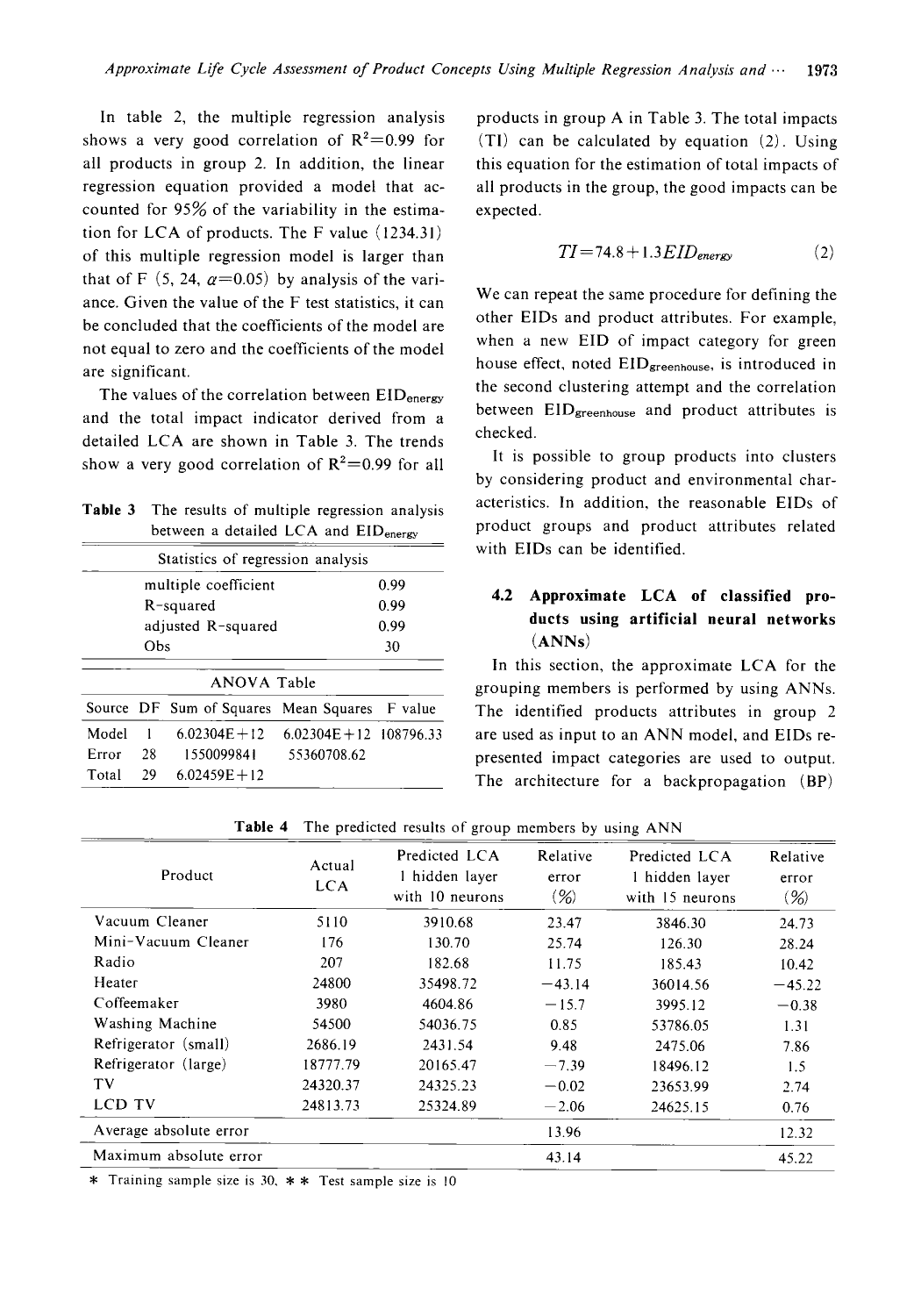neural network is developed to predict the results of LCA. The structure of the BP neural network consists of an input layer with 5 nodes  $(x_1, x_2, x_3, x_4$  and  $x_5)$ , a hidden layer with 10 and 15 nodes and an output layer with one node (EIDenergy). Training data with product attributes and corresponding energy were gathered for 40 products of the group.

The predicted results of group members are shown in Table 4. The approximate LCA using ANNs with the identified EIDs and product attributes gives good results except for heater. It is shown that a grouping of products is possible and reasonable for the use of LCA of the group members. The identified EIDs and product attributes can be used to predict the product's environmental impact of group elements.

# **5. Generalizing an Approximate LCA of Products Using a Multiple Regression and an ANN Model**

In order to estimate the environmental impacts of group elements as well as others, two methods were used to predict the results of  $LCA$ : (1) multiple linear regression analysis, and (2) ANN with BP algorithm. The inputs for the two models are all the product attributes defined previously and the output of these models is the impact driver for energy  $(EID_{\text{energy}})$ . Especially, the product attributes used in this estimation are checked by correlation test between EID<sub>energy</sub> and all the product attributes defined as the variables of the other EIDs. Sampling data with product attributes and corresponding energy from past studies were collected for 150 different products.

The multiple linear regression method for predicting the results of LCA is used. The regression model is evaluated and compared with ANN models using the sampling data. The preliminary regression model for the prediction of the results of LCA is introduced.

$$
y = \beta_0 + \beta_1 X_1 + \beta_2 X_2 + \beta_3 X_3 + \beta_4 X_4 + \dots + \beta_{21} X_{21} + \varepsilon \ (3)
$$

where y is the predicted results of LCA;  $X_1$  is normalized mass (kg) of products ;  $X_2$  is ceramic

(% mass);  $X_3$  is fibers (% mass);  $X_4$  is ferrous metal  $(\%$  mass);  $X_5$  is non-ferrous metal  $(\%$ mass);  $X_6$  is plastics (% mass);  $X_7$  is paper/ cardboard (% mass);  $X_8$  is chemicals (% mass);  $X_9$  is wood (% mass);  $X_{10}$  is other materials (%) mass);  $X_{11}$  is assemblability (binary);  $X_{12}$  is the manufacturing process (dimensionless),  $X_{13}$  is the normalized lifetime ;  $X_{14}$  is normalized use time ;  $X_{15}$  is operation mode (dimensionless);  $X_{16}$  is additional consumable (binary);  $X_{17}$  is energy source (dimensionless);  $X_{18}$  is normalized power consumption ;  $X_{19}$  is modularity (binary);  $X_{20}$  is serviceability (binary);  $X_{21}$  is disassemblability (binary) and the coefficients  $\beta_i$  (i=1, 2, ..., 21) represent the corresponding constant. The SAS system was used for developing the multiple regression model.

The inputs in the ANN experiments consist of 21 neurons and the output consist of one neuron used in the regression analysis. The same independent variables are used so that a direct comparison can be made with the results obtained from the regression model. More than 50 experiments were performed to determine the best combination of the learning rates  $(\alpha)$ , momentum  $(\eta)$ , number of hidden layers, number of neurons in hidden layers, learning rules and transfer functions. The resulting network has a hidden layer with 16 neurons. The most popular learning rules, generalized delta rules and a sigmoid transfer function are used for the output node. Fig. 3



Fig. 3 Structure of the BP neural network to predict the product LCA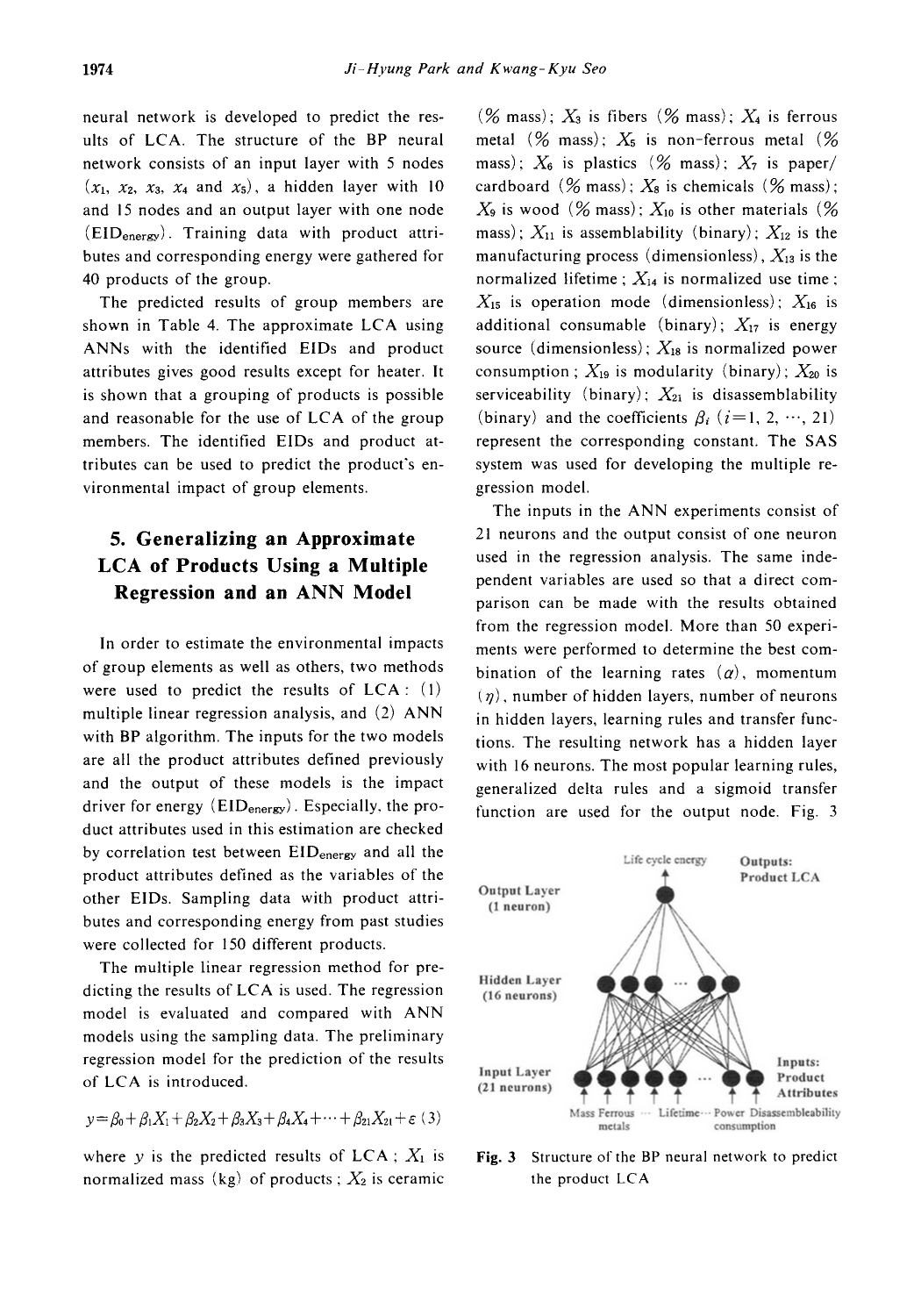| Product                | Actual   | Predicted LCA |          | Relative error $(\%)$ |          |
|------------------------|----------|---------------|----------|-----------------------|----------|
|                        | LCA.     | Regression    | ANN      | Regression            | ANN      |
| Vacuum Cleaner         | 5110     | 4893.85       | 4686.84  | 21.38                 | 4.23     |
| Mini-Vacuum Cleaner    | 176      | 129.62        | 122.21   | 26.35                 | 5.72     |
| Radio                  | 207      | 170.94        | 164.53   | 17.42                 | 3.75     |
| Heater                 | 24800    | 35235.84      | 39471.19 | $-42.08$              | $-12.02$ |
| Coffeemaker            | 3980     | 4844.85       | 5097.76  | $-21.73$              | $-5.22$  |
| Washing Machine        | 54500    | 49627.70      | 49682.29 | 8.94                  | $-0.11$  |
| Refrigerator (small)   | 2686.19  | 3072.73       | 3002.98  | $-14.39$              | 2.27     |
| Refrigerator (large)   | 18777.79 | 20762.60      | 20507.22 | $-10.57$              | 1.23     |
| TV                     | 24320.37 | 26047.12      | 26807.69 | $-7.1$                | $-2.92$  |
| LCD TV                 | 24813.73 | 24553.19      | 24430.42 | 1.05                  | 0.5      |
| Average absolute error |          |               |          | 17.1                  | 3.79     |
| Maximum absolute error |          |               | 42.08    | 12.02                 |          |

Table 5 Comparison of the predicted results of LCA between the multiple regression and ANN model

\* Training sample size is 140, \*\* Test sample size is 10



Fig. **4**  Comparison results of LCA of products

shows the structure of the BP neural network used in this study, which consists of an input layer with 21 nodes, a hidden layer with 16 nodes and an output layer with one node.

The training of the BP neural network took 3,588 seconds for 150 leaning patterns on a 500 MHz Pentium III processor. When  $\eta$  and  $\alpha$  were 0.6 and 0.35 respectively, the number of iteration was 60,000, and the MSE was 0.000l 1.

The predicted results of LCA by the regression and ANN model and the comparisons for ten products are shown in Table 5 and Fig. 4. In Table 5, it can be observed that the ANN model generally outperformed the regression model. The BP network-based model resulted in a lower average absolute error than the linear regression model. The BP neural network has also a lower maximum absolute error than the linear regression model. The absolute errors of LCA predicted by the ANN model ranged from 0.11 to 12.02 percent of the levels given by the actual

LCA. During the early conceptual design stages of product development, available data are limited, so it is not easy to estimate environmental impacts of products for the entire life cycle. The accuracy of predicted energy consumption in the conceptual design phase is typically between  $-30\%$  and  $+30\%$  (UK Ecolabeling board, 1992), so the results obtained by this ANN model seem to be satisfactory.

To compare the performance, only the results of approximate LCA of group members are shown in Table 5. Comparing the results in Table 4 and 5, we realize that the results of Table 5 are superior to those of Table 4. These results mean that the predicted result including another product attributes defined by the other EIDs outperform that of product attributes defined by only the EID<sub>energy</sub> in a group.

## **6. Conclusions and Future Works**

The lack of analytic LCA for early conceptual design stage motivated the development of this estimation method. This paper explored the possibility of using an approximate approach of LCA for the conceptual design phase by classifying products into groups according to their environmental and product characteristics. Different grouping criteria and clustering approaches were